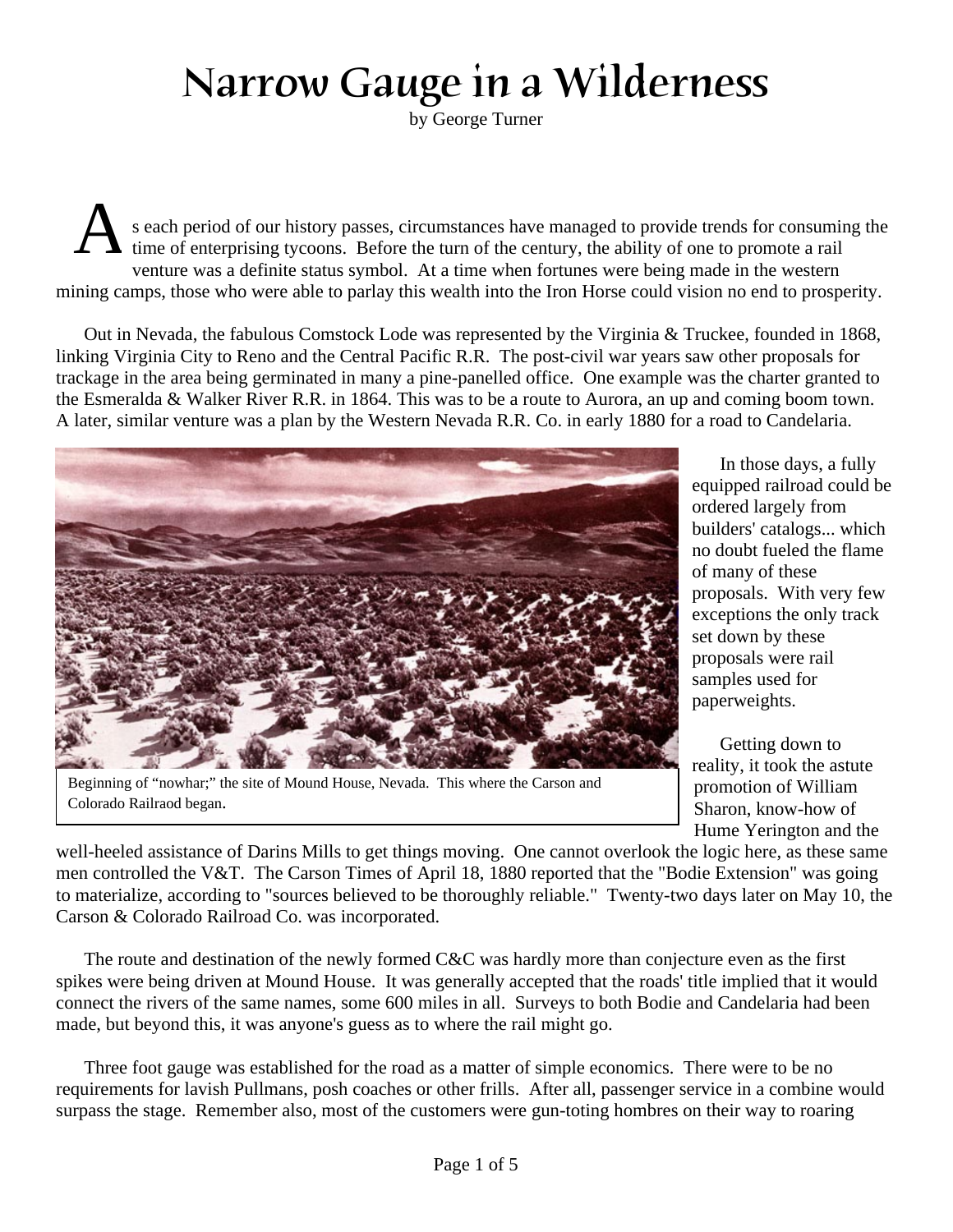mining towns . . . and this could prove detrimental to costly varnish being 'altered' by stray bullets and carefree cowboys. During negotiations for the initial right of way, a portion of the line traversed the Schurz Indian reservation. This resulted in an agreement to haul our original Americans for free. Like many of the early "benefits" bestowed upon the Red Man, this gratis transportation was furnished in the form of full view accommodations atop the coach or box car roofs.

posed no problem, as the right of way was routed over the most open \$15 a month for provisions.). This left little for life's essentials such as ex-miners. Added to the labor quarrels, materials were slow in a real feat to get ocean shipments within 3 to 6 months of promised

delivery. The railroad was virtually  $\Box$  Engine No. 3, the Colorado. Waiting for its ship to come in!



Engine No. 3, the Colorado, awaits word as to departure time

Actual construction of the railroad got off to a very slow start. Six months after incorporation only three miles of track had been put down . .. in ten months the line had progressed only 70 miles. The terrain country imaginable. Initial delays arose over the use of Chinese labor. The Comstock Lode was in a slump which provided a surplus of men. The going rate for Chinese help was a dollar a day for a 26 day month (less gambling, booze, women, etc., and  $\|\cdot\|$ arriving. Rails were imported from Europe to save costs and in 1880 it was

A point at the south end of Walker Lake was established as the first

"terminus" . . . a tent city called Hawthorne. This location would serve the purpose for later decisions as to continuing either to Bodie or to Candelaria or both. To this end the Chinese workers were put, removing them as a source for squabbles at the Mound House section. The first train into Hawthorne arrived in the late Spring of 1881. It was of the excursion variety and was sponsored by the C&C to promote the sale of the local sandy real estate. This was quite natural, as the C&C brass owned the land! Today, Hawthorne remains as the largest

## A NEW RAILROAD. CARSON AND COLORADO R. R. Now in operation to Hawthorne, Nev., 110<br>miles south of Carson, Nev.<br>The direct, shortest and cheapest Route for<br>Freight and Passengers to the following mining towns and camps: www.awv.aup.<br>Murora, Bodie, Bridgeport, Belleville, Candelaría, Columbus, Benton, Montezuma, Silver Peak, Alida<br>Valley, Bishop Creek and Gold<br>Manniai... Valley, E.

C. and C. R. R. trains make close connection at Mound House Station with trains of Virginia and Truckee Railroad, making close connections at Reno with East and West bound trains of C. P.

Reno with East and West bound trains of C.P.<br>R.R.<br>R.B.<br>Passengers leaving San Francisco and Sacra-<br>mento on C. P. overland train arrive at Haw-<br>thorne and connect with U.S. Stage Co.'s line of<br>Concord couches at 2:45 P. M

cisco.<br>To insure dispatch by team transportation from<br>Hawthorne shippers are requested to mark freught<br>care of D. W. EARL & CO., Forwarders, Hawthorne, Nev.

care of D.W. EARL & CO., Forwarders, Haw-<br>thorne, New.<br>General Office, Carson, New.<br>H. M. YERINGTON.<br>Gen'l Supt.<br>6en'l Supt.<br>a30-lm<br>a30-lm

city to have been located on the original route, whereas the large existing boom towns of the 80's have all but vanished.

During the summer of 1881 the decision was made to start construction of the road to Candelaria, Nevada. The adopted route required the building of two trestles on the approaches to the town. One structure was 200 feet in length and the other slightly shorter. In March of 1882, the railroad and also a water pipe line, both being well received, reached into Candelaria. From here the announced objective of the C&C was to push on to Mojave, California, passing through the Owens Valley. The roadbed was to eventually go through Montgomery Pass at an elevation of over 7100 feet... this was higher than the Southern Pacific crossing of Donner Summit. Descent into Owens Valley was made at times on gradients of 3.2 per cent and included a tunnel hewed from solid rock, 247 feet long.

News of the pending arrival of rail service into the Owens Valley was naturally eagerly anticipated by the residents. Several towns were well established and one can easily imagine their disgust to learn that the C&C iron would by-pass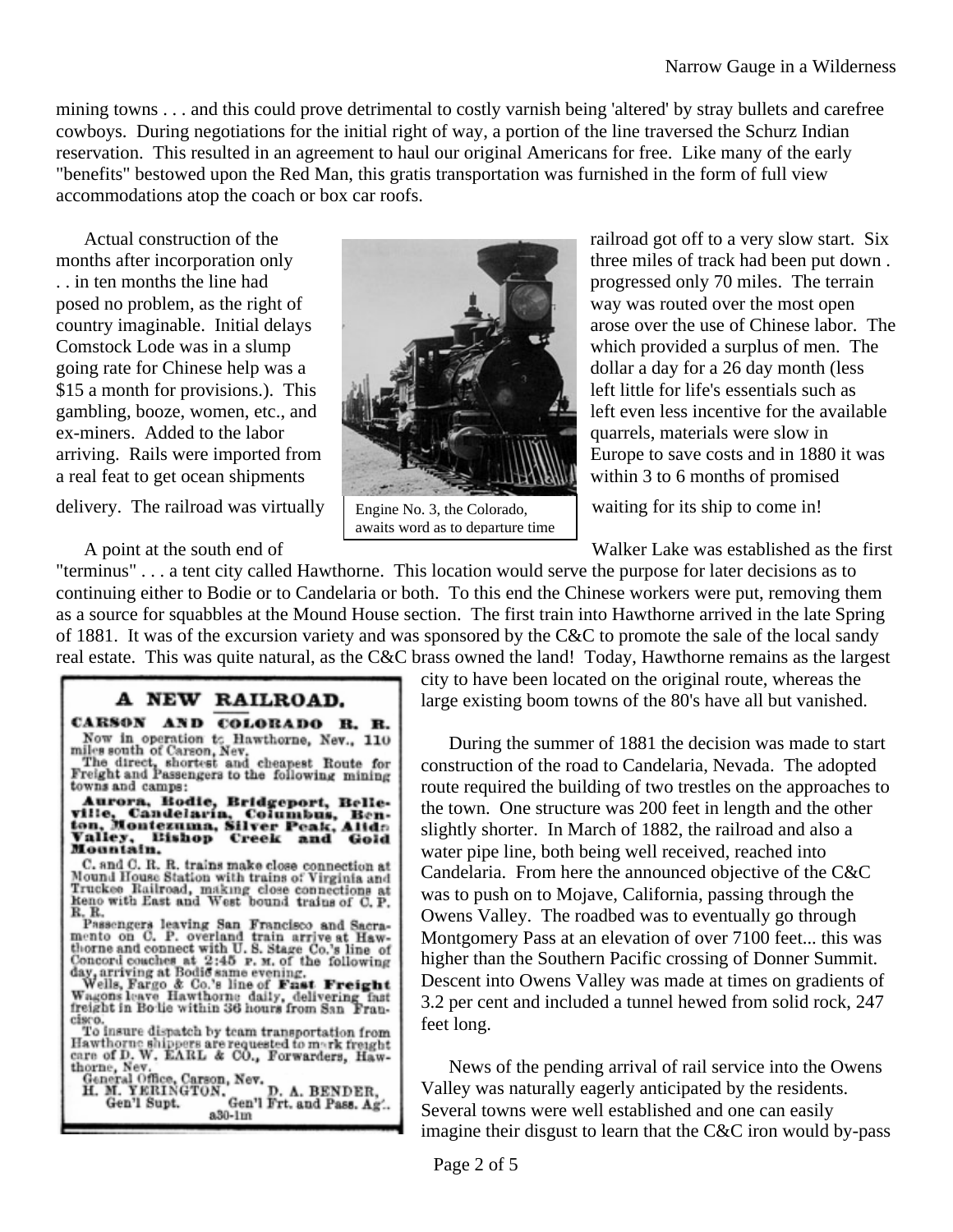them all. Consequently the arrival of the narrow gauge was hardly mentioned as it wended its way down the eastern portion of the valley floor towards Keeler, at the end of Owens Lake. Keeler was already located on the proposed route, due mainly to the expected revenue from the activity at the lofty Cerro Gordo mines.

1882 saw 200 miles of rail in operation from Mound House, Nevada, to Benton, California. From a gross revenue of \$442,254 a tidy 25 per cent profit was realized during the first full year of business. By August of 1883 the rails had gone down to Keeler... and so did the profits, to the consternation of the management. With this turn of events, the subject of any further trackage was avoided by the front office. There were many rumors in the next few years of future expansion, but these never materialized.

Many attempts were naturally made to offset the continuing loss of revenue. Assistant Superintendent Laws imposed a salary reduction upon himself as one of the many means to improve the black side of the ledger. Productivity of the mining areas along the route was the key to the economic success of the railroad and by 1886, most of them had passed their peak. Occasional flurries of activity would flare up, but these were of short duration and the profit picture remained dim for the road. This condition resulted in a shuffling of the C&C deck in 1892, incorporating the "Railroad" into a "Railway." In effect, this was largely a 'paper' maneuver to reduce the accumulated debt, with no change in actual ownership. There were no operating losses as a result of the revised bookwork but the earnings for the next eight years were not enough to cover even a nominal interest for the investors. As 1899 came to a close, Sharon had passed away, Mills was in the East and Yerington had other more pressing interests that diverted his attention from the desert "loss leader."

After twenty years of experiencing everything but a favorable bank balance, the C&C officials were quite naturally ripe for a sale. It would be an understatement to say that they were "receptive" to the Southern Pacific

offer in March of 1900 to the tune of \$2,750,000. The subject of a possible sale of the neighboring Virginia & Truckee was also kicked around, but an agreeable price tag wasn't negotiated. The V&T wasn't faring much better than the Carson  $&$  Colorado at the turn of the century but it was felt that conditions affecting the standard gauge line would improve.

No sooner had the S.P. check passed the clearing house, than Fate was at work on a surprise for the new owners that probably turned Sharon over in his grave. Two months after the sale of the C&C, an itinerate prospector, Jim Butler, tripped over a silver outcropping in the San Antonio mountains while looking for his pack mule. The rest is history... Tonopah was born. Needless to say, this turn of events and the subsequent gold discoveries at Goldfield in 1904 woke up the "Sleeping Princess." Unheard of traffic tie-ups began occurring at Mound House. Perishable goods were given top priority, of course. It didn't take long, however, for the fastbuck artists to label their gambling machinery "perishable"!

In a short period of time the S.P. realized the return of its original investment. It wasn't too much later that it became apparent that the dual



Decked out in the "uniform of the day," Fred Balzar typified the early day conductor. Mr. Balzar went on to greater things, becoming the Governor of Nevada in 1932.

gauge condition at Mound House needed a remedy for the continual delays. At the time of transfer of the C&C to the Southern Pacific, it was generally assumed that the line would be standard gauged. Obviously the prime reason for S.P. acquisition was for a connecting route from Ogden to Los Angeles... C&C profits could hardly be a consideration. So it came as no surprise when the cut-off connection front Churchill to Hazen w its built in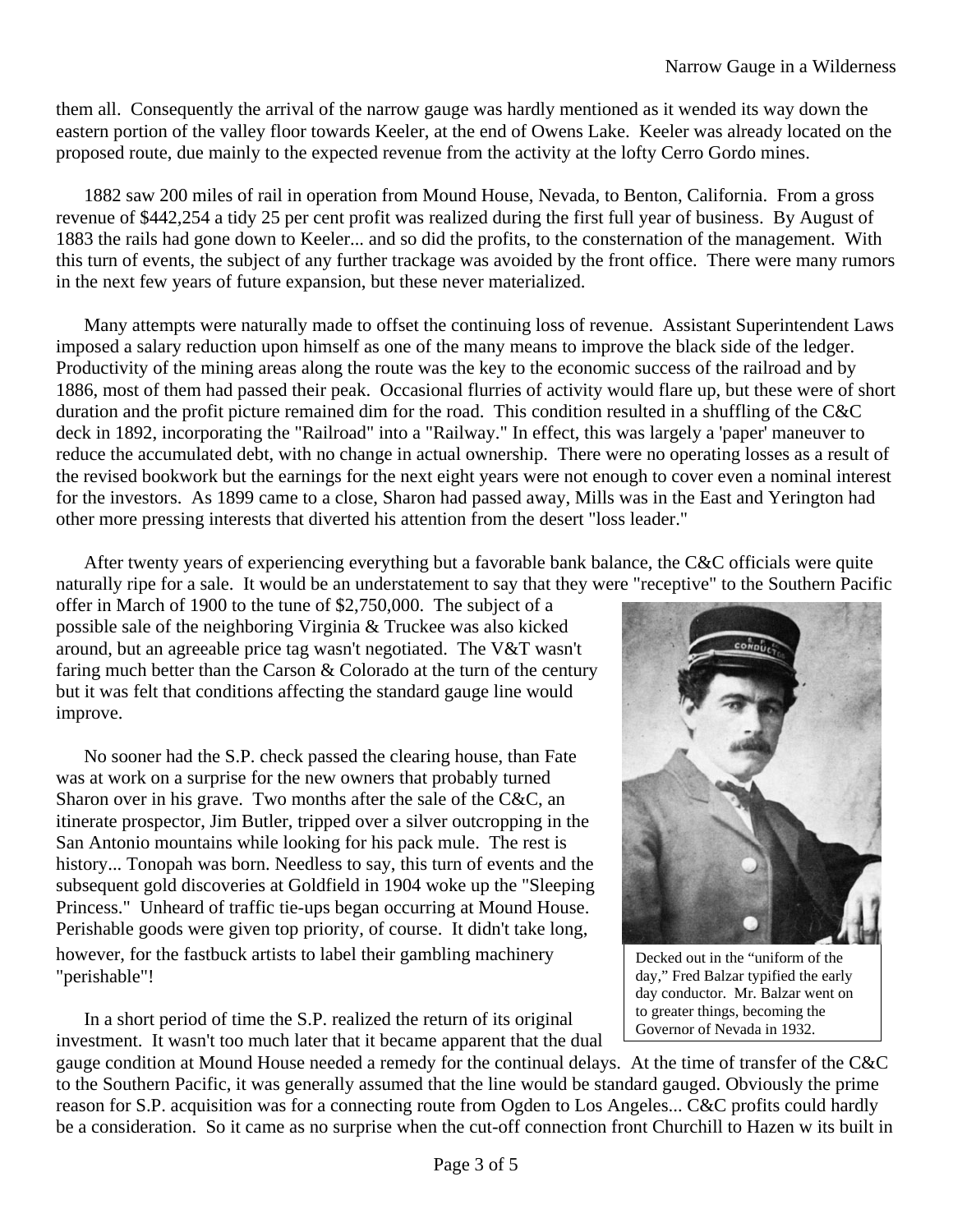1905, along with the broad gauging from Mound House to Mina. Hereafter, the 011] ly growth on the V&T was the weeds along its right of way.

Between 1900 and 1905, the Southern Pacific retained the Carson & Colorado Railway as I wholly-owned subsidiary. A new corporate structure was chartered in 1905 as the Nevada & California Railroad Company, also wholly owned by the S.P. With the construction of the Los Angeles aqueduct, demands for rail transportation increased and the long awaited rail connection to Mojave was started in 1908. The 144 mile "Jawbone Branch" from Mojave to the newly situated Owenyo connection on the N&C was completed in 1911. On the northern end, other activity was in the mill... Copper mining had been revived. The sounds of 'let's build a railroad' echoed in the Mason Valley and the Nevada Copper Belt emerged. This 38 mile short line connected with the N&C at Wabuska, Nevada and was operated by various interests until 1947.

Another paper shuffle was made in 1912 that removed the Nevada & California R.R. from the books. The accounts and property were then transferred to the Central Pacific for administration. Car lettering reflected C.P.-S.P. ownership for the next 48 years of operation. During this time the remaining 150 miles of narrow gauge trackage witnessed two nearby and unique projects get underway, both being located near Keeler.



In 1911, construction was started on a 13.5 mile aerial tramway by the Saline Valley Salt Co., for transporting salt from the Saline Valley over the Inyo mountains to the Owens Valley railhead. The terrain was much too rugged for a rail extension other than a very costly circuitous route around the mountains. The first bucket of salt was discharged at the new terminus at "Tramway" on July 2, 1913, but the jubilant operators enjoyed only a brief smell of success.

This view looking west from the Saline Valley depicts the construction during 1912 of the tram towers.

Through an 'oversight,' the original specifications called for capability of handling dry salt. High brine content of the Saline Valley salt created such an overweight condition that the grips on the buckets would not hold on the very steep angles that the cables traversed. By partially filling the buckets, this problem was overcome... at the penalty of inefficient delivery rates and increased operating costs. This led to a short lived operation, as revised equipment would be needed, being both extensive and too costly when coupled with the existing expenditures. A portion of the Saline Valley train can still be seen standing idly by on the eastern slope of the Inyos, including towers, cables and empty buckets.

Next came the erection of the Cerro Gordo tramway in 1915. Although long passed its prime, enough zinc and silver remained at the lofty mine to make the tramway a profitable venture for a number of years. Operation of the tram was suspended in 1927 due to a combination of events... maintenance on the tram was ever increasing; good ore was thinning out, and the tram operator (and construction foreman for the Saline Valley tram) Mr. Harry Hilderman, passed away. Today, the remnants of the Cerro Gordo tram repose in several heaps